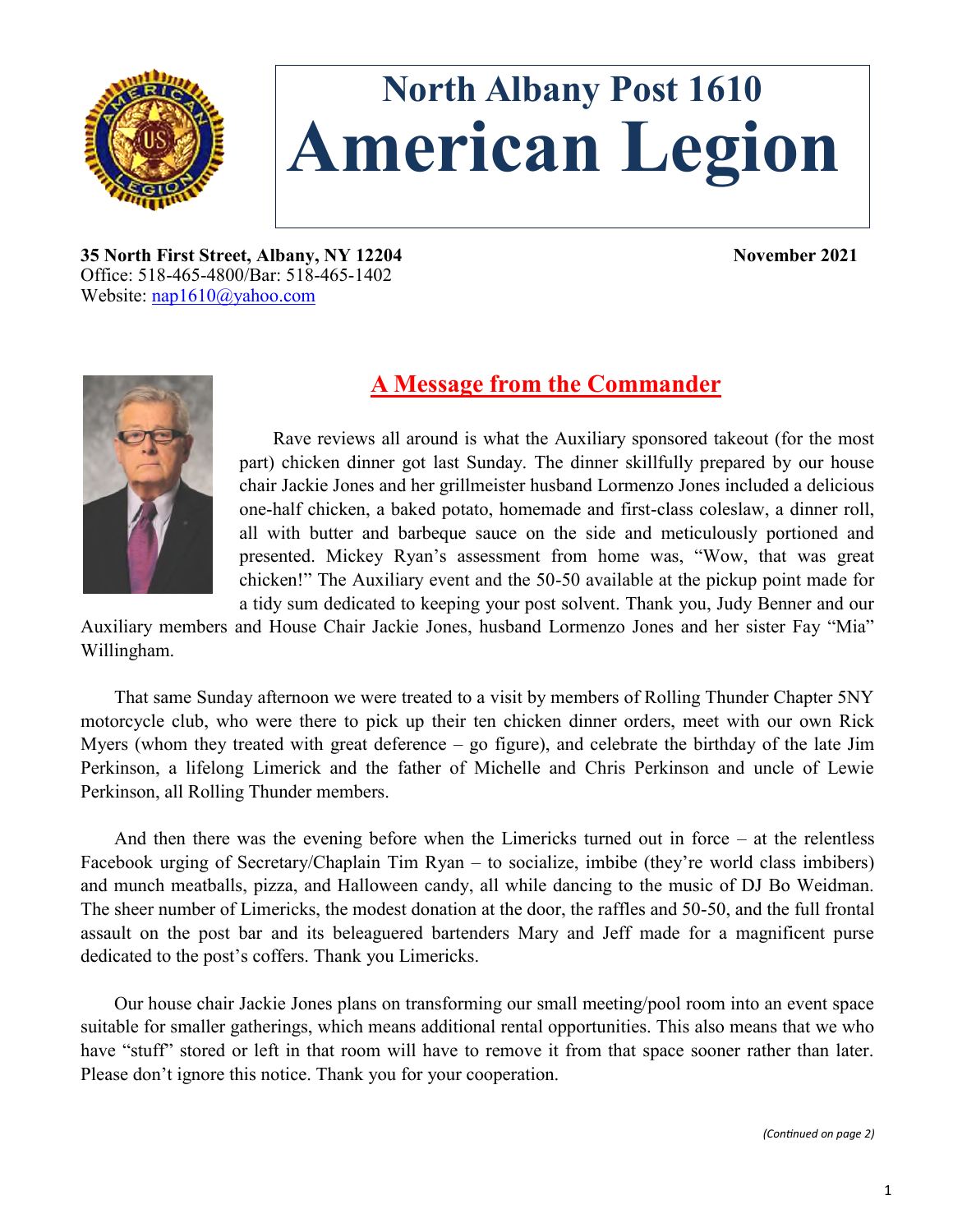#### *(Continued from page 1)*

Our dwindling bartending staff has negatively impacted the post's operations. Oftentimes now, if a bartender falls ill we have to close the post. This situation is now exacerbated by the fact that the person charged with ensuring that the bar area and restrooms are kept clean (this is a paying gig) has stepped down from that position. In the meantime, Patrick Ellis has been doing the cleaning on a volunteer basis. Thank you, Patrick. This is a crisis situation that needs fixing ASAP or else we may have to open the place only for meetings and events. I welcome your suggestions.

#### **Lawrence Wiest, Commander**



The Limericks, Saturday, October 16, '21 (picture by Debbie Ryan McMahon.)

Rolling Thunder Chapter 5NY "We ride for those who can't speak for themselves: Prisoners of War/Missing in Action," at the post Sunday October 17. From left front, Lewie Perkinson, your post commander Larry Wiest; from left rear, Afghan vet Dan Wilson, VP Dan Northrup, Michelle Perkinson, Chris Perkinson, Amy DiSanto, 'Nam vet Robert Goo.

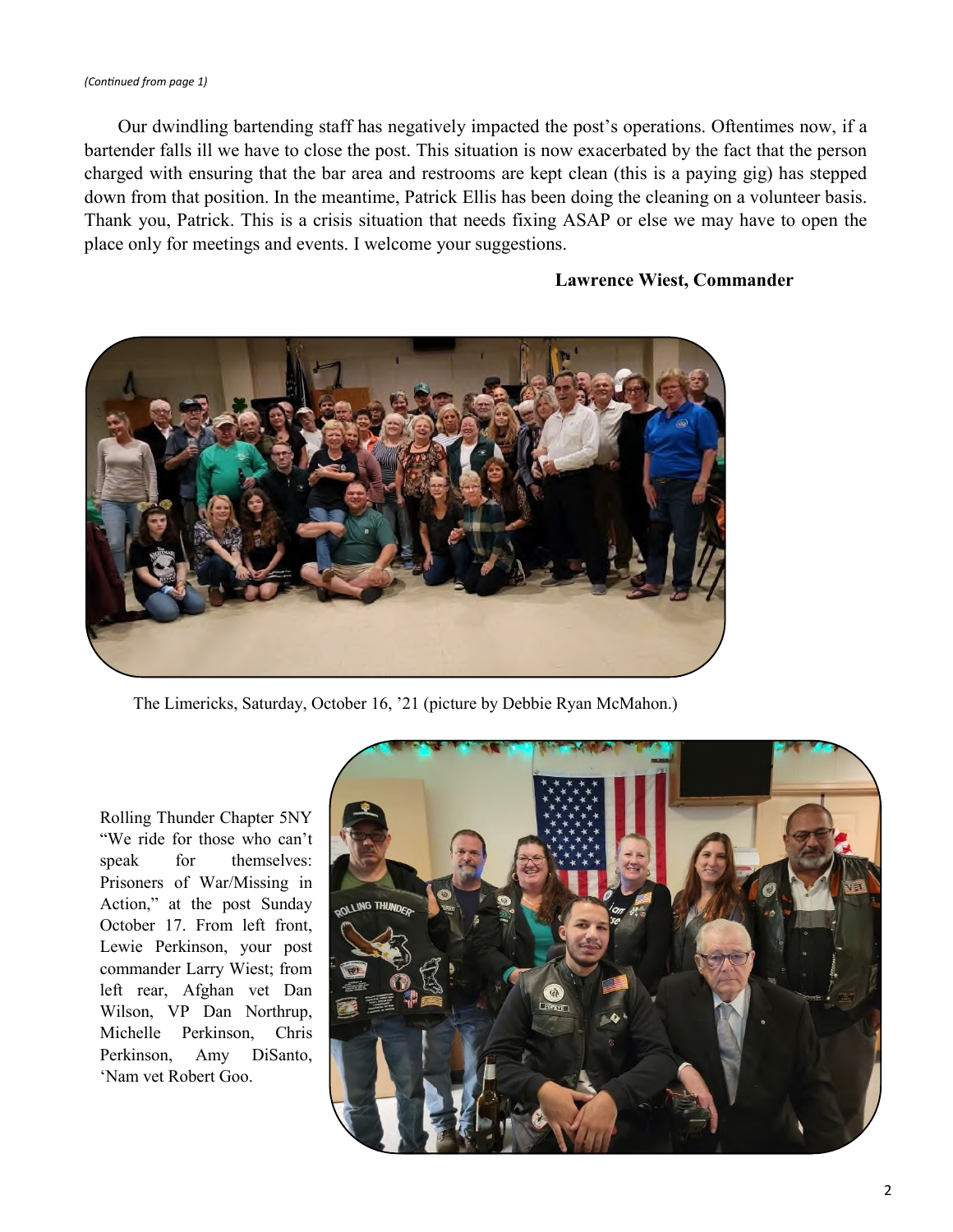#### **Auxiliary News**

Well, November is a busy month for us. First I want to thank everyone that supported our October 17 BBQ Takeout Chicken Dinner. Special thanks to everyone that helped: Jan, Dorothy, Peg Norton, Sally, Gloria, Sara, Peg and Leon Hovish. Jackie and Lormenzo did a great job preparing the meal and the raves we received just kept coming. I even received an email from a Zaloga Post attendee complimenting both the Auxiliary and our cooks.

Next will be a turkey dinner for Hometown Heroes on Friday, November 5. Hope many of you are planning on attending. If you can help setup, serve or cleanup please reach out and let us know. We will have many visitors from outside our Post family and would love to make a great first impression. The Veterans Day Parade will be on Thursday, November 11 and start at 11:11 a.m. If you want to march in the parade, contact me for details.

The Post will be a drop-off site for Toys for Tots again this year so watch for the boxes in the bar and banquet room. A fundraiser sponsored by Crusin' for Tots will be on Saturday, November 13, and will include a spaghetti dinner for \$12.00. They are asking people RSVP to Andrew Liuzzi at 518-365- 9301 or via email aliuzzi $77$ @gmail.com just to confirm number attending. (They want to make sure they have enough food for everyone attending.) Prepayment is not required. They are also having a Chinese Auction with over \$2,000 worth of prizes that will be given away. They have been fundraising for this cause for several years and want to make sure kids are able to experience the joy of Christmas and receiving toys from Santa. Our children have always been an important part of the American Legion Family and hope everyone will come out to support this worthwhile cause.

The Auxiliary will be hosting the Albany County Auxiliary meeting on Tuesday, November 23, starting at 7:00 p.m. All Auxiliary members are invited to attend.

Do you have any family members eligible to join us? Any mother, sister, daughter, or wife can join the Auxiliary and learn why we do what we can to help our veterans, military and their families. Join us at our next meeting (first Tuesday of each month at 7 p.m.) Members please remember to send your 2022 dues to Jan Precopia. They are due now and are still the same: \$25 for senior members and \$8 for juniors (under 18 years old). WE NEED YOU!

#### **For God and Country, Judy Benner, President**

#### **Chaplain's News**

**Sick Call:**

- Mickey Ryan
- John Ott (John Leo Murray AL Post 171, Maine)
- Carole Egan

#### **Post Everlasting:**

Jim Duncan 10/04/2021 Legionnaire 63 years Army Korean War vet; two Purple Hearts

Prayers are asked for Joann Delisle and her son Marc.

If you know of anyone who is sick or has passed, please contact our Chaplains Charles Lossi at 518-438-6336 or Peggy Hovish  $(518-785-3485$  or phovish $(a)$ nycap.rr.com) or Kathy Schmitz-Morfe (518-495-2955 or [ksmorfe@gmail.com\).](mailto:ksmorfe@gmail.com) Or, newsletter editor Gretchen Riley ([ghodges220@yahoo.com](mailto:ghodges220@yahoo.com) or 518-526-8753).

Bar Hours – Tuesday through Friday, 3:00 to 7:00 p.m.

Saturday & Sunday, 1:00 to 6:00 p.m.